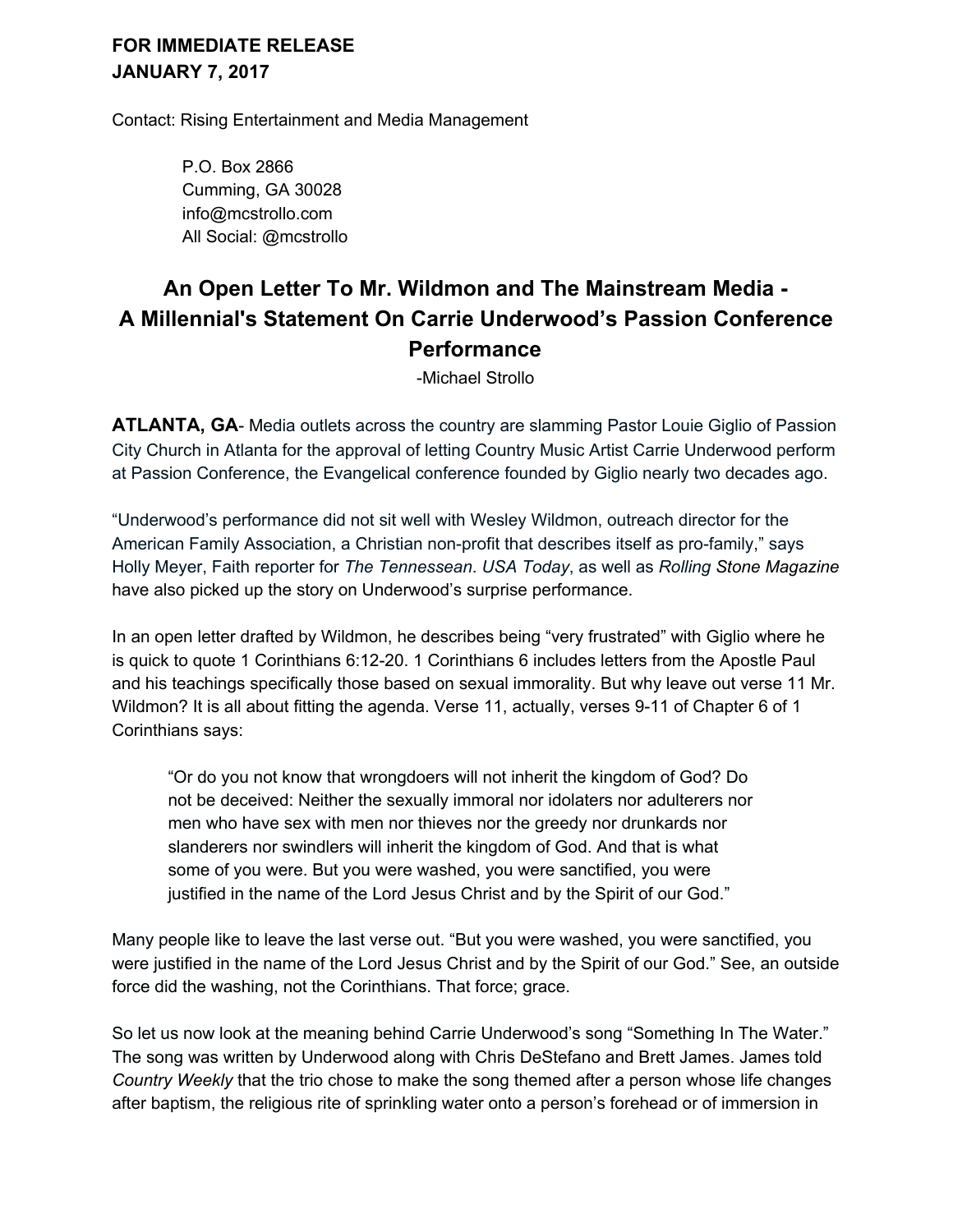## **FOR IMMEDIATE RELEASE JANUARY 7, 2017**

Contact: Rising Entertainment and Media Management

 P.O. Box 2866 Cumming, GA 30028 [info@mcstrollo.com](mailto:info@mcstrollo.com) All Social: @mcstrollo

water, symbolizing purification or regeneration and admission to the Christian Church. According to Bible Works, the word "Baptism" is used twenty-two times in the Bible and referenced one-hundred times.

You may also remember when "Something In The Water" won Top Christian Song of 2015 during the Billboard Music Awards. But who is one to question another's relationship with Christ? Right Mr. Wildmon?

Amazingly *Rolling Stone* also featured Mr. Wildmon's "Open Letter" and covered their own version of the story behind Underwood's surprise performance yet failing to recall the time the edgy magazine, that once published their front cover with a photo of Kanye West with a crown of thorns atop his head playing Jesus, praised Underwood's song stating that "Underwood sings in the soaring song showcasing her heavenly high vocal range" and called the song a "spiritual heartstring-tugger", or the time *[Billboard](https://en.wikipedia.org/wiki/Billboard_(magazine))* rated the song with four out of five stars, stating: "Carrie Underwood offers a message of faith in times of trouble".

Here is the problem that I have with all of this Mr. Wildmon and the mainstream media. You are disgustingly focused on the relationship between Pastor Giglio, Carrie Underwood, and Passion Conference that I see you lack any substance or thoughts on the conference of itself.

Nearly sixty-thousand eighteen to twenty-five year olds packed the Georgia Dome in downtown Atlanta to not only worship Jesus, but to kick off the start to 2017, and to prove to you and to the world that there is revival in the hearts of young people.

Now for the record, I do not agree with Mrs. Underwood's personal opinions on the issue of marriage, however I do consider myself a fan of her music, her character, and I respect her nonetheless. As for the millennial outreach problem in America, I for one do not see Carrie Underwood as someone who would influence *my* beliefs. She is a talented artist, musician, and activist in the community and across the country, however we will agree to disagree on one issue.

To the millennials and to my own generation that happens to be reading this, or to other Christian believers: If you let the influence of a celebrity or Hollywood star deter you from believing in truth, you are not grounded in your beliefs, in your faith, or in the word of God. It is that simple. Yes, we are called to love everyone, but that does not give us excuse to partake in sin.